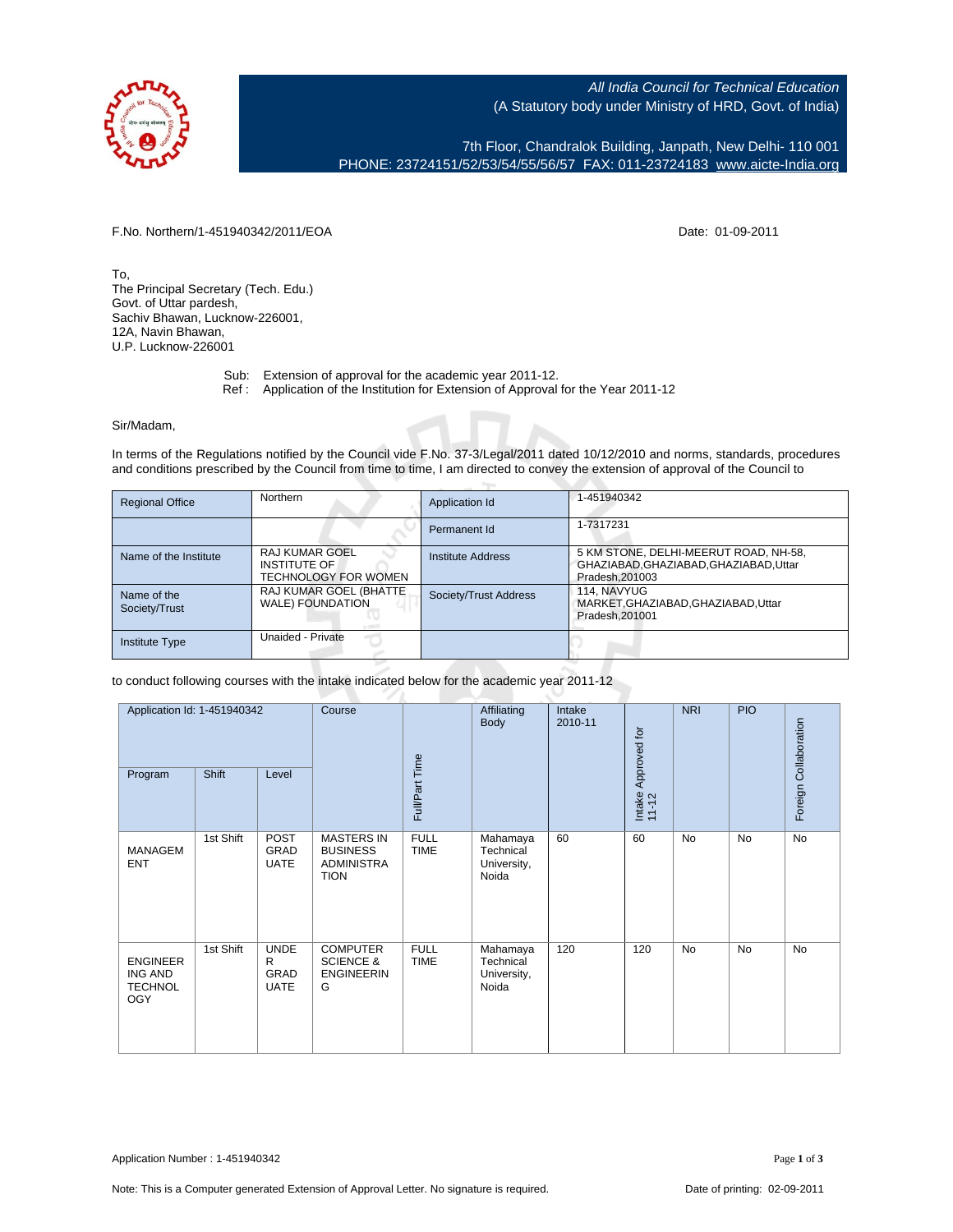All India Council for Technical Education (A Statutory body under Ministry of HRD, Govt. of India)

7th Floor, Chandralok Building, Janpath, New Delhi- 110 001 PHONE: 23724151/52/53/54/55/56/57 FAX: 011-23724183 [www.aicte-India.org](http://www.aicte-India.org)

Application Id: 1-451940342 Course **Affiliating** NRI PIO Intake Body 2010-11 Collaboration Foreign Collaboration Intake Approved for Intake Approved for<br>11-12 Full/Part Time Program Shift Level Foreign ( 1st Shift UNDE **ELECTRONIC FULL** Mahamaya 90 120 No No No S AND R TIME **Technical** ENGINEER GRAD **COMMUNICA** ING AND University, **TECHNOL** UATE TIONS Noida **ENGINEERIN OGY** G 1st Shift UNDE **INFORMATIO** FULL Mahamaya 90 90 No No No R N TIME **Technical** ENGINEER GRAD University, ING AND **TECHNOLOG TECHNOL** UATE Noida Y OGY 1st Shift UNDE **ELECTRICAL** FULL Mahamaya 60 60 No No No R AND TIME **Technical** ENGINEER GRAD ELECTRONIC ING AND University, **TECHNOL** UATE Noida S OGY ENGINEERIN G

The above mentioned approval is subject to the condition that RAJ KUMAR GOEL INSTITUTE OF TECHNOLOGY FOR WOMEN shall follow and adhere to the Regulations, guidelines and directions issued by AICTE from time to time and the undertaking / affidavit given by the institution along with the application submitted by the institution on portal.

In case of any differences in content in this Computer generated Extension of Approval Letter, the content/information as approved by the Executive Council / General Council as available on the record of AICTE shall be final and binding.

Strict compliance of Anti-Ragging Regulation:- Approval is subject to strict compliance of provisions made in AICTE Regulation notified vide F. No. 37-3/Legal/AICTE/2009 dated July 1, 2009 for Prevention and Prohibition of Ragging in Technical Institutions. In case Institution fails to take adequate steps to Prevent Ragging or fails to act in accordance with AICTE Regulation or fails to punish perpetrators or incidents of Ragging, it will be liable to take any action as defined under clause 9(4) of the said Regulation.

**(Dr. K P Isaac)**

Member Secretary, AICTE

Copy to:

**1. The Regional Officer,**

All India Council for Technical Education

Application Number : 1-451940342 Page **2** of **3**